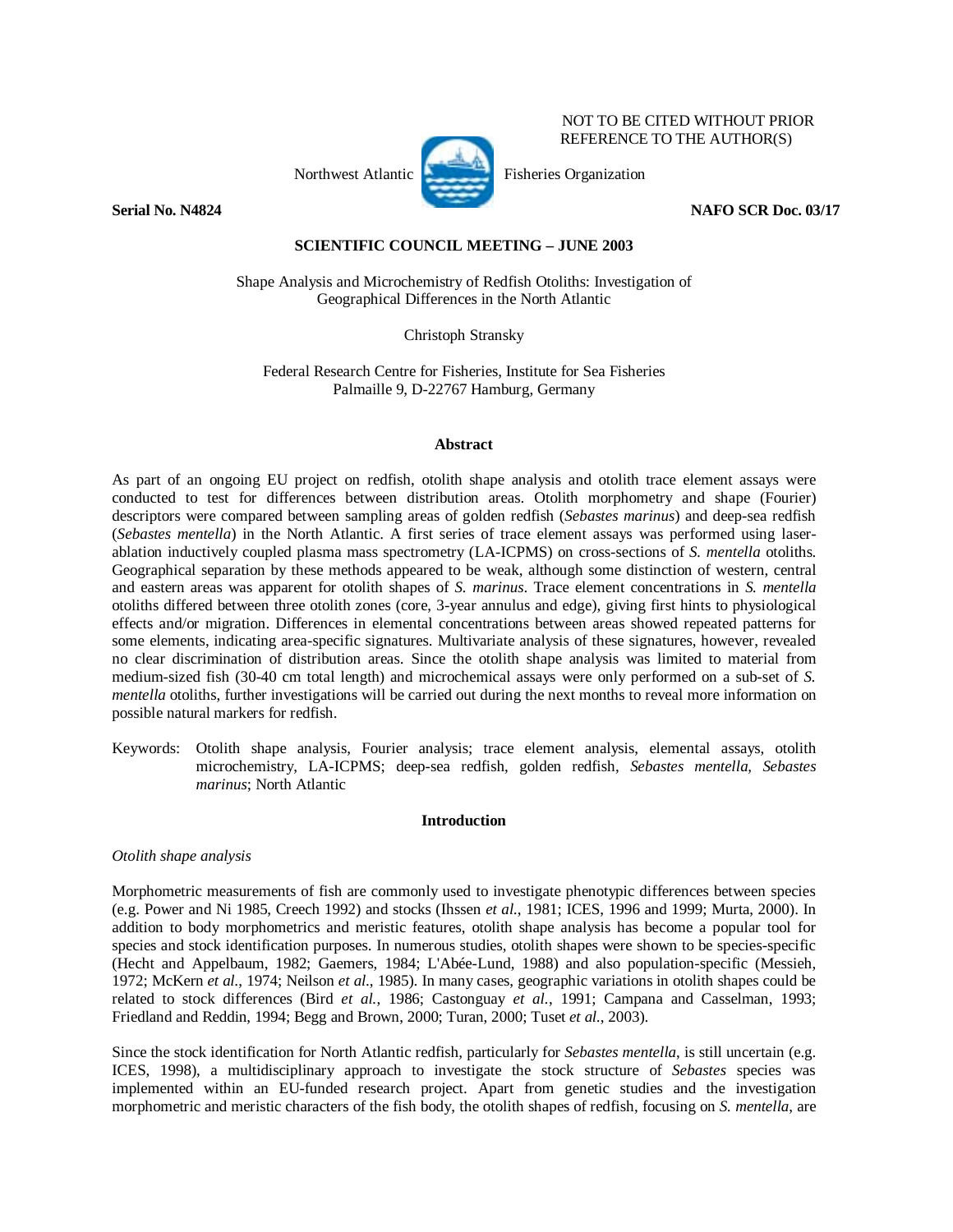analysed with regard to stock-specific differences. A sub-set of 878 otoliths was analysed for univariate and multivariate (Fourier) descriptors to investigate differences in otolith morphometry and shape between and within *S. marinus* and *S. mentella*.

## *Otolith microchemistry*

Several recent studies have reported considerable success in fish stock separation by otolith microchemistry, e.g. Campana and Thorrold, 2001; Gillanders, 2001; Gillanders *et al.*, 2001; Milton and Chenery, 2001; Rooker *et al.*, 2001; Forrester and Swearer, 2002; Gillanders, 2002; Sanchez-Jerez *et al.* , 2002; Secor *et al.*, 2002; Rooker *et al.*, 2003. Provided that the elemental composition of the otoliths reflects that of the ambient seawater during a certain period of the fish's life (e.g. Hoff and Fuiman, 1995; Campana, 1999; Arai, 2002), nursery habitats and migrations of the investigated fish can be tracked by otolith multi-element patterns. No elemental assays have been reported for *Sebastes* otoliths to date. This working document presents a preliminary study of otolith microchemistry for *S. mentella* from different sampling locations in the North Atlantic.

## **Materials and Methods**

## *Otolith shape analysis*

The otolith outlines were digitised using an image analysis system consisting of a high resolution monochrome CCD video camera, mounted on a microscope and connected to a PC framegrabber card via BNC video cable. The microscope magnification was adjusted to the size of the otoliths to ensure as high resolution as possible, varying between 20x and 40x. The image analysis system was calibrated in horizontal and vertical direction separately to avoid possible distortion effects of the lens system. The otoliths were positioned onto a microscope slide with the sulcus down and the rostrum to the left in horizontal line to minimise distortion errors within the normalisation process. High-contrast video images were produced using transmitted light, delivering dark twodimensional objects with bright background. The video signal was analysed using Optimas 6.51 (Media Cybernetics, 1999) image analysis software. Images of right otoliths were mirrored vertically to allow pooling of right and left otoliths in the shape analysis. Shape digitalisation was performed by sampling 1000 equidistant points on each outline, representing the resolution of the video camera.

For the export of outline coordinates and univariate shape descriptors (otolith length, breadth, etc.), Optimas macros were applied. Elliptical Fourier Analysis (EFA) (Kuhl and Giardina, 1982; Rohlf and Archie, 1984) was performed using C++ modules based on algorithms proposed by Ferson *et al.*, 1985. The EFA represents a fitting of harmonic functions to the original otolith outlines with an ellipse as the first approximation step. The algorithm for normalising the rotation and starting angle of the outline was modified to account for deviations from the horizontal axis resulting from the positioning of the otolith on the microscope slide. During the EFA, the size, location and starting point of the object outlines within the two-dimensional space were normalised. Based on graphical representations of the fit of the reproduced outlines with the original shapes, the number of harmonic functions to be applied within EFA was set to 30. The resulting Fourier matrix consists of 120 descriptors (30 harmonics x 4 coefficients), of which 117 were used for multivariate analysis, since the first three descriptors become constants after the normalisation process.

The analysed material was limited to left-side otoliths (to minimise asymmetric variances within the same individual) from fish measuring 30-40 cm in total length (to minimise length effects on the descriptors). The geographical coverage of these samples encompasses the entire distribution are of the two species (Table 1).

### *Otolith microchemistry*

In a first attempt to investigate geographical variation in otolith microchemistry of redfish, 55 *S. mentella* otolith cross-sections were analysed by laser-ablation inductively coupled plasma mass spectrometry (LA-ICPMS) in collaboration with the University of Kiel/Germany. These samples, collected in seven wide-spread areas in the North Atlantic (Baffin Bay/Davis Strait to Barents Sea) were analysed in the nucleus region, along the third-year growth zone and along the marginal increments.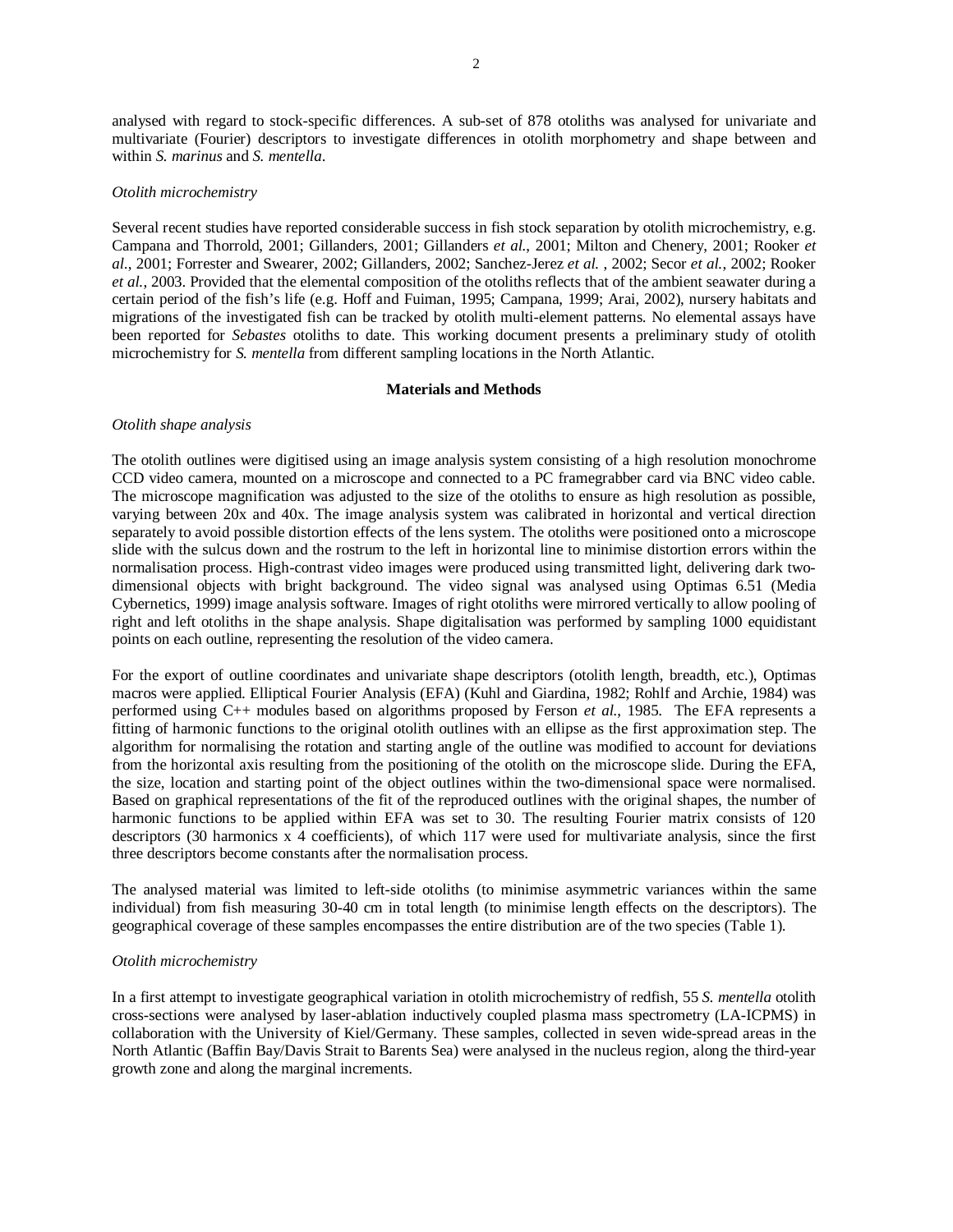## **Results**

## *Otolith shape analysis*

From the 117 Fourier descriptors (4 descriptors \* 30 harmonics, minus 3 constant descriptors), 37 (4\* the first 10 harmonics, -3) were chosen for multivariate analysis, since they captured 95-99% of the observed variation. Multidimensional Scaling (MDS) of these data, based on Euclidean Distance matrices, revealed no clear separation between species and areas. To test the separation success, a Discriminant Analysis was performed on three different sub-sets of Fourier descriptors: [a] *S. marinus* and *S. mentella* combined, [b] *S. marinus* in different areas, [c] *S. mentella* in different areas. For all three comparisons, the differences between species and areas, respectively, are highly significant ([a] Pillai's trace  $= 0.510$ ; F  $= 23.619$ ; df  $= 37$ , 840; p <0.0001. [b] Pillai's trace = 1.481; F = 2.605; df = 148, 656; p <0.0001. [c] Pillai's trace = 1.479; F = 3.391; df = 333, 5742; p <0.0001). The jackknifed classification matrix for the species comparison indicated that 90% of the *S. marinus* samples and 87% of the *S. mentella* samples were correctly allocated. The classification success within the *S. marinus* area comparison varied between 33% (West Greenland) and 87% (Barents Sea). The scores plot for the first two discriminant functions shows a distinct separation of the Barents Sea and Flemish Cap samples from the West/East Greenland and Iceland samples (Fig. 1). For *S. mentella*, the geographical discrimination was less pronounced, the classification success ranging from 14% (Davis Strait) to 68% (Barents Sea) and the areas showing more overlap (Fig. 2). Again, the Barents Sea samples are separating best from all other areas.

A set of univariate measurements and ratios was compared between species and areas, some of them providing considerable discriminatory power. The Barents Sea samples, for example, separated from all other areas by exhibiting the lowest a-values of the otolith length to otolith weight relationship for both *S. marinus* and *S. mentella* (Table 2), indicating growth differences between areas. Similar differences were found for the otolith length to otolith width ratio.

## *Otolith microchemistry*

The mean concentration of nine elements, detected via LA-ICPMS with sufficient precision, differed considerably between areas and otolith zones (Fig. 3). In most cases, significant differences between the nucleus and edge zones were found, frequently showing a clear trend of either increasing (Sr, Ba) or decreasing concentrations (Mn, Cu) from the nucleus over the third-year growth zone to the edge. Most pronounced areaeffects were observed for Li, Mn, Cu, Zn, Rb and Ba. Considering only the nucleus region, similar patterns can be detected for Mg, Mn and Cu: elemental concentrations elevating from the Baffin Bay (westernmost samples) to Iceland (central) and decreasing to the Barents Sea (easternmost). For a preliminary multivariate analysis, the concentrations of the nine detected elements were scaled to 1 by the maximum concentration of each element and an Euclidean Distances matrix was calculated. Based on this matrix, the dissimilarities between samples were ordinated in a 2D-multidimensional scaling (MDS) procedure. The MDS plot (Fig. 4) indicates weak separation of areas with large overlaps.

#### **Discussion**

### *Otolith shape analysis*

While for *S. marinus*, geographical separation based on otolith shapes seems to be possible at least on a large spatial scale, the case for *S. mentella* is much less clear. Different distribution patterns of these species could be a reason for this observation. S. *mentella* is more wide-spread than *S. marinus*, showing a more continuous distribution across the North Atlantic due to pelagic occurrences. Since *S. marinus* only inhabits the shelf areas which are in most cases geographically separated, environmental and genetic differences between areas are likely to be more distinct than for *S. mentella*. A differentiation of the easternmost (Barents Sea) and westernmost area (Flemish Cap) from the central areas was observed for *S. marinus*. Recent genetic studies (Roques *et al.*, 2002) found a similar pattern for *S. mentella*, describing population units in an eastern, western and so-called panoceanic zone (Faroe Islands to the Grand Banks).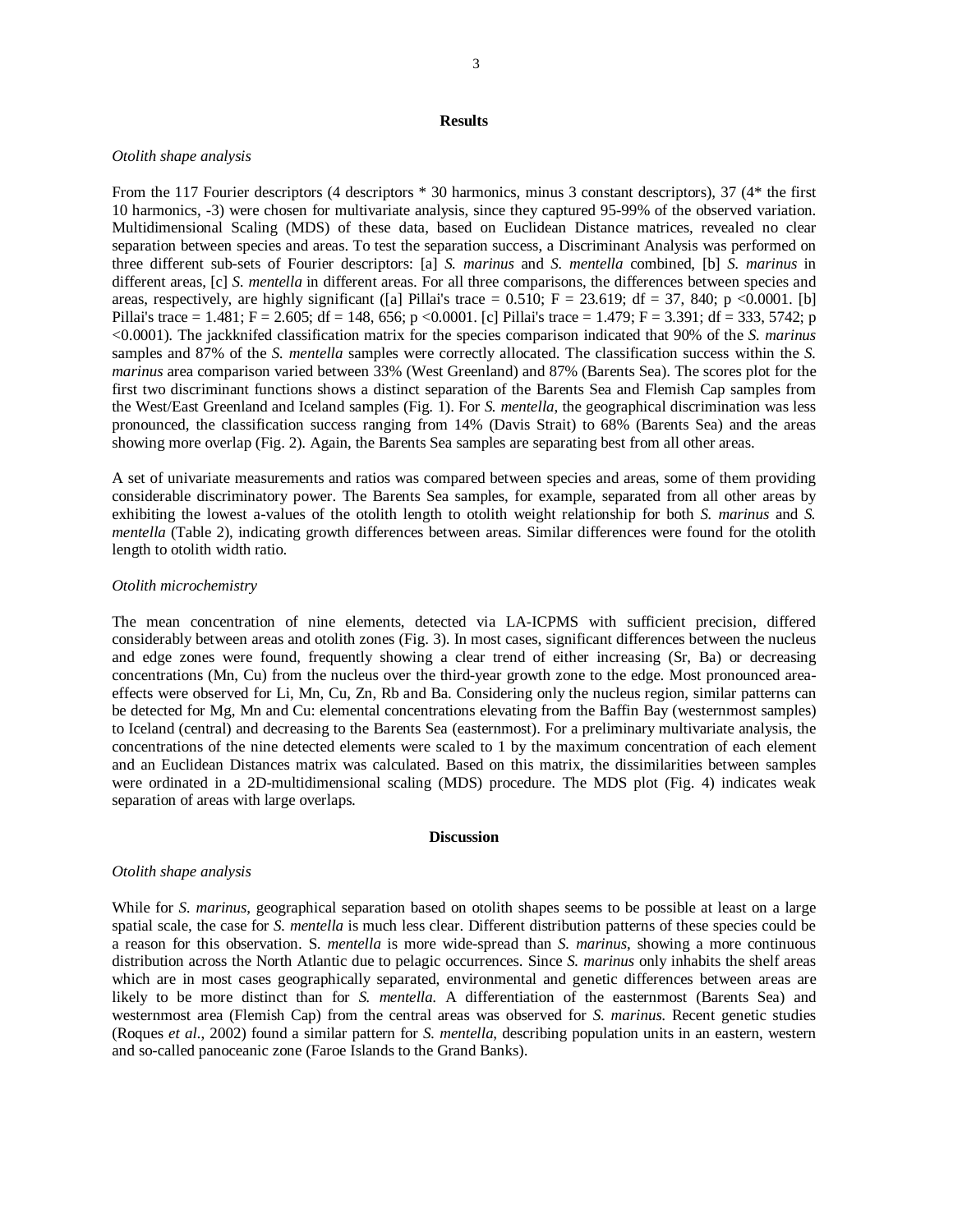Additional univariate and multivariate analyses of the geographical variation in *S. marinus* and *S. mentella* otolith morphometry and shape will be carried out on sub-sets of other fish length groups and on a wider range of material with appropriate normalisation and size correction measures.

### *Otolith microchemistry*

Only few studies on otolith microchemistry of North Atlantic fish have been carried out so far. The overall mean concentrations for the detected elements, however, are similar to values reported for cod (Campana and Gagné, 1995) and bluefin tuna (Secor *et al.*, 2002) in the Northwest Atlantic and deep-water black scabbardfish in the Northeast Atlantic (Swan *et al.*, 2001). Whether the marked differences in some element concentrations of nucleus and edge zones are due to age-effects (accumulation or reduction of elements) or migratory patterns, has to be studied in a refined consideration of the physiological role of certain elements, pathways and assimilation from food sources (e.g. Kalish, 1991; Olsson *et al.*, 1998; Campana, 1999). Further investigations into the separation power of sub-sets of elements and additional multivariate approaches, including elemental compositions of the third-year growth zone and edge, will be carried out in connection with subsequent LA-ICPMS analyses of *S. marinus* otoliths and samples from juvenile redfish.

#### **Acknowledgements**

The present study was realised within the REDFISH project (QLK5-CT1999-01222), financially supported by the European Commission within the FP5 research area QUALITY OF LIFE AND MANAGEMENT OF LIVING RESOURCES, Key Action 5: Sustainable Agriculture, Fisheries and Forestry.

#### **References**

- Arai,T., Ikemoto,T., Kunito,T., Tanabe,S., Miyazaki,N. (2002) Otolith microchemistry of the conger eel, *Conger myriaster*. J.Mar.Biol.Assoc.U.K., 82, 303-305.
- Begg, G.A. and Brown, R.W. (2000): Stock identification of haddock *Melanogrammus aeglefinus* on Georges Bank based on otolith shape analysis. *Trans.Am.Fish.Soc.*, 129:935-945.
- Bird, J.L., Eppler, D.T. and Checkley, D.M. (1986): Comparisons of herring otoliths using Fourier-series shapeanalysis. *Can.J.Fish.Aquat.Sci.*, 43:1228-1234.
- Campana, S.E. and Casselman, J.M. (1993): Stock discrimination using otolith shape-analysis. *Can.J.Fish.Aquat.Sci.*, 50:1062-1083.
- Campana,S.E. (1999) Chemistry and composition of fish otoliths: pathways, mechanisms and applications. Mar.Ecol.Prog.Ser., 188, 263-297.
- Campana,S.E., Gagné,J.A. (1995) Cod stock discrimination using ICPMS elemental assays of otoliths. In: *Recent developments in fish otolith research*., 671-691, University of South Carolina Press, Columbia.
- Campana,S.E., Thorrold,S.R. (2001) Otoliths, increments, and elements: keys to a comprehensive understanding of fish populations? Can.J.Fish.Aquat.Sci., 58, 30-38.
- Castonguay, M., Simard, P. and Gagnon, P. (1991): Usefulness of Fourier analysis of otolith shape for atlantic mackerel (*Scomber scombrus*) stock discrimination. *Can.J.Fish.Aquat.Sci.*, 48:296-302.
- Creech, S. (1992): A multivariate morphometric investigation of *Atherina boyeri* Risso, 1810 and *A. presbyter* Cuvier, 1829 (Teleostei, Atherinidae): Morphometric evidence in support of the two species. *J.Fish Biol.* 41:341-353.
- Ferson, S., Rohlf, F.J. and Koehn, R.K. (1985): Measuring shape variation of two-dimensional outlines. *Syst.Zool.*, 34:59-68.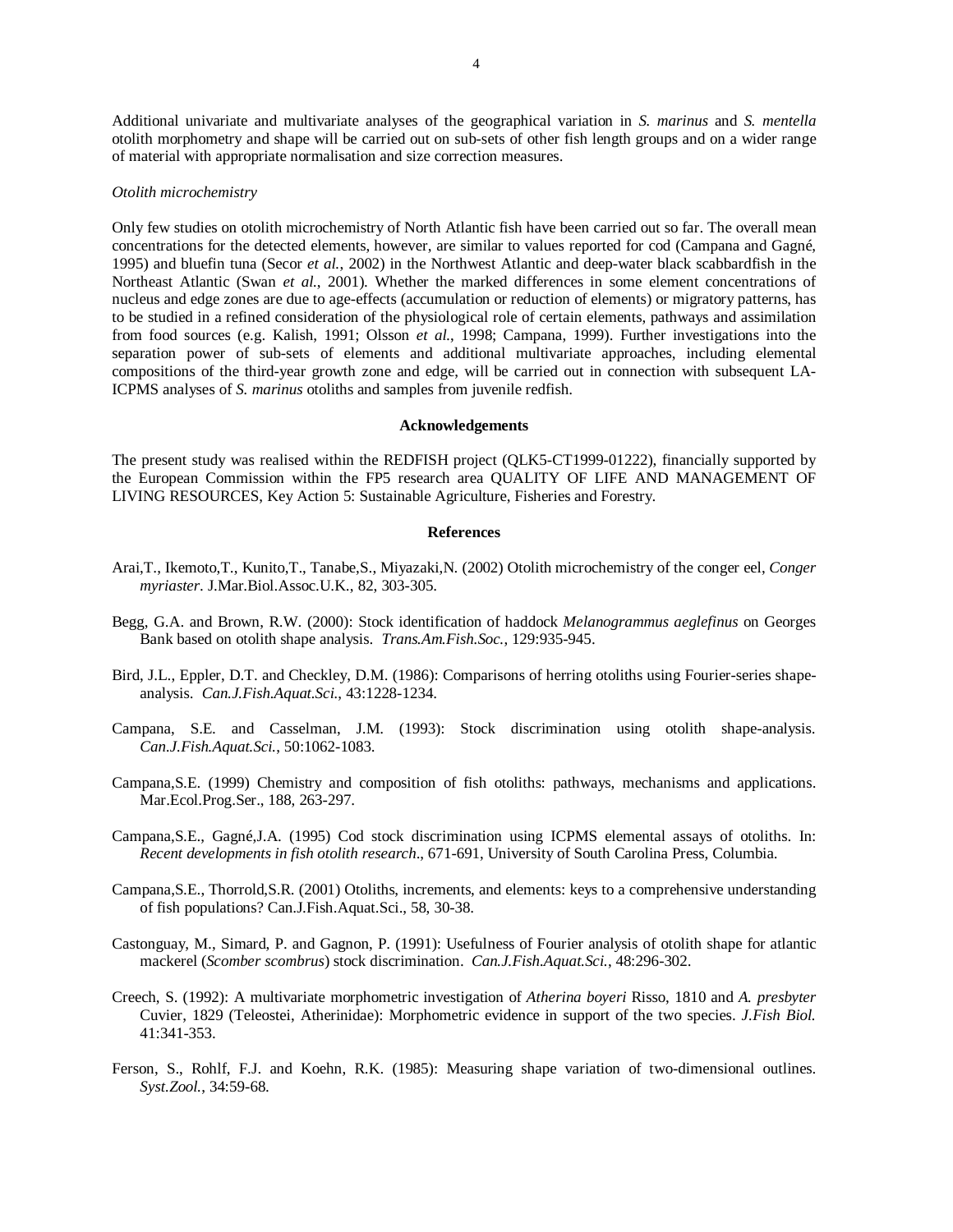- Forrester,G.E., Swearer,S.E. (2002) Trace elements in otoliths indicate the use of open-coast versus bay nursery habitats by juvenile California halibut. Mar.Ecol.Prog.Ser., 241, 201-213.
- Friedland, K.D. and Reddin, D.G. (1994): Use of otolith morphology in stock discriminations of Atlantic salmon *(Salmo salar)* . *Can.J.Fish.Aquat.Sci.*, 51:91-98.
- Gaemers, P.A.M. (1984): Taxonomic position of the Cichlidae (Pisces, Perciformes) as demonstrated by the morphology of their otoliths. *Neth.J.Zool.*, 34:566-595.
- Gillanders,B.M. (2001) Trace metals in four structures of fish and their use for estimates of stock structure. Fish.Bull., 99, 410-419.
- Gillanders,B.M. (2002) Temporal and spatial variability in elemental composition of otoliths: implications for determining stock identity and connectivity of populations. Can.J.Fish.Aquat.Sci., 59, 669-679.
- Gillanders,B.M., Sanchez-Jerez,P., Bayle-Sempere,J., Ramos-Espla,A. (2001) Trace elements in otoliths of the two-banded bream from a coastal region in the south-west Mediterranean: are there differences among locations? J.Fish Biol., 59, 350-363.
- Hecht, T. and Appelbaum, S. (1982): Morphology and taxonomic significance of the otoliths of some bathypelagic Anguilloidei and Saccopharyngoidei from the Sargasso Sea. *Helgoländer Meeresunters.*, 35:301-308.
- Hoff,G.R., Fuiman,L.A. (1995) Environmentally induced variation in elemental composition of red drum (*Sciaenops ocellatus*) otoliths. Bull.Mar.Sci., 56, 578-591.
- ICES (1996): Report of the Study Group on Stock Identification Protocols for Finfish and Shellfish Stocks. *ICES C.M.*, 1996/M:1, Ref.: G,H,J,K,Assess:140 pp.
- ICES (1998): Report of the Study Group on Redfish Stocks. *ICES C.M.*, 1998/G:3, Ref. H:30 pp.
- ICES (1999): Report of the Stock Identification Methods Working Group. *ICES C.M.*, G:1:14 pp.
- Ihssen, P.E., Booke, H.E., Casselman, J.M., McGlade, J.M., Payne, N.R. and Utter, F.M. (1981): Stock identification: materials and methods. *Can.J.Fish.Aquat.Sci.*, 38:1838-1855.
- Kalish,J.M. (1991) Determinants of otolith chemistry: seasonal variation in the composition of blood plasma, endolymph and otoliths of bearded rock cod *Pseudophycis barbatus*. Mar.Ecol.Prog.Ser., 74, 137-159.
- Kuhl, F.P. and Giardina, C.R. (1983): Elliptic Fourier features of a closed contour. *Comp.Graph.Image Process.*, 18:236-258.
- L'Abée-Lund, J.H.L. (1988): Otolith shape discriminates between juvenile Atlantic salmon, *Salmo salar* L., and brown trout, *Salmo trutta* L. *J.Fish Biol.*, 33:899-903.
- McKern, J.L., Horton, H.F. and Koski, K.V. (1974): Development of steelhead trout *(Salmo gairdneri)* otoliths and their use for age analysis and for separating summer from winter races and wild from hatchery stocks. *J.Fish.Res.Board Can.*, 31:1420-1426.
- Media Cybernetics (1999): *Optimas 6.5 User guide and technical reference*. 9th ed., Media Cybernetics, Silver Spring, MD, 548 pp. + 717 pp.
- Messieh, S.N. (1972): Use of otoliths in identifying herring stocks in the Southern Gulf of St. Lawrence and adjacent waters. *J.Fish.Res.Board Can.*, 29:1113-1118.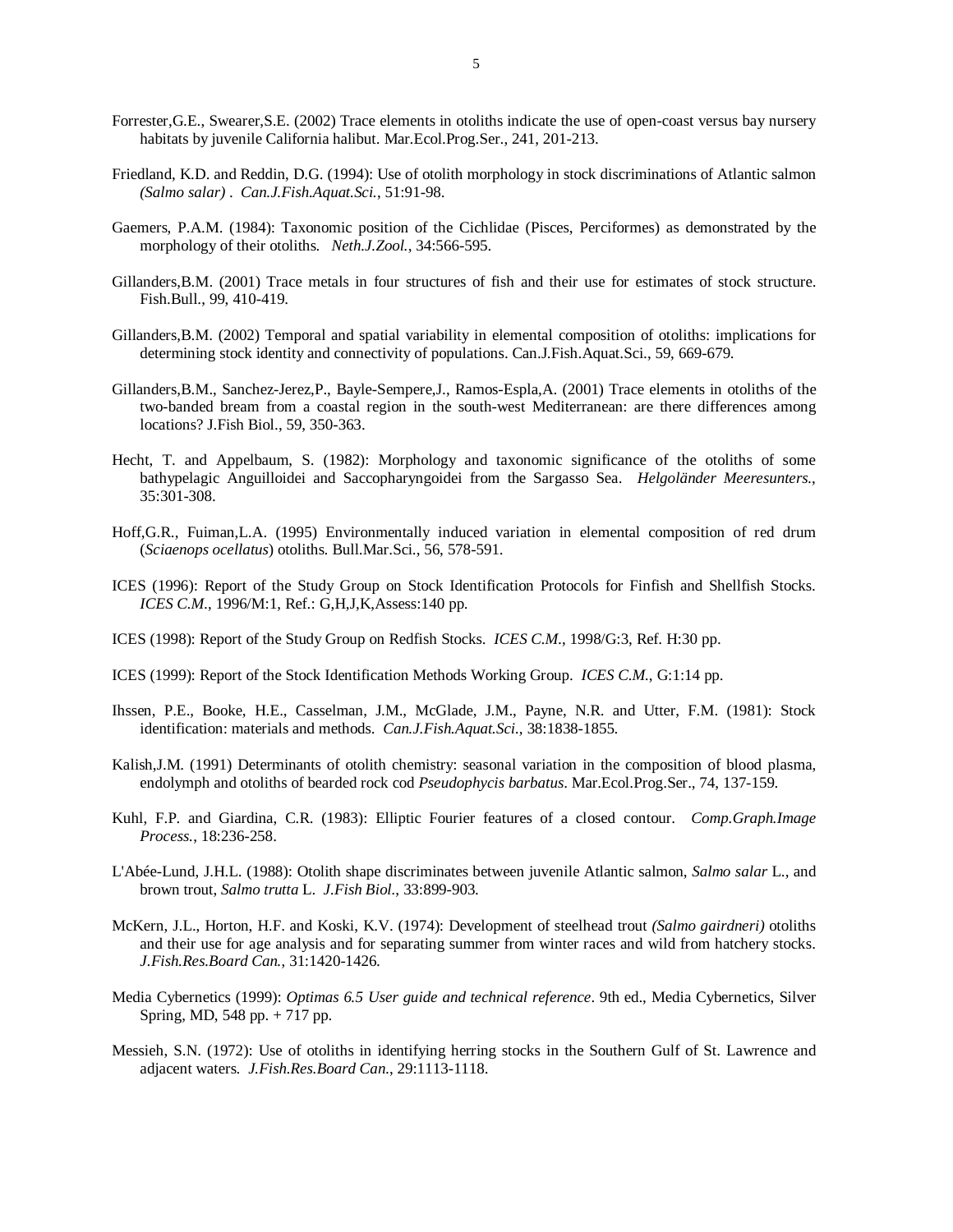- Milton,D.A., Chenery,S.R. (2001) Can otolith chemistry detect the population structure of the shad hilsa *Tenualosa ilisha* ? Comparison with the results of genetic and morphological studies. Mar.Ecol.Prog.Ser., 222, 239-251.
- Murta, A.G. (2000): Morphological variation of horse mackerel (Trachurus trachurus) in the Iberian and North African Atlantic: implications for stock identification. *ICES J.Mar.Sci.*, 57:1240-1248.
- Neilson, J.D., Geen, G.H. and Chan, B. (1985): Variability in dimensions of salmonid otolith nuclei: implications for stock identification and microstructure interpretation. *Fish.Bull.*, 83:81-89.
- Olsson,P.E., Kling,P., Hogstrand,C. (1998) Mechanisms of heavy metal accumulation and toxicity in fish. In: Metal metabolism in aquatic environments. Langston,W.J. and Bebianno,M.J., eds., Chapman and Hall, London, pp. 321-350.
- Power, D.J. and Ni, I.-H. (1985): Morphometric differences between golden redfish *(Sebastes marinus)* and beaked redfishes *(S. mentella* and *S. fasciatus)* . *J.Northw.Atl.Fish.Sci.*, 6:1-7.
- Rohlf, F.J. and Archie, J.W. (1984): A comparison of Fourier methods for the description of wing shape in mosquitoes (Diptera: Culicidae). *Syst.Zool.*, 33:302-317.
- Rooker,J.R., Secor,D.H., Zdanowicz,V.S., de Metrio,G., Relini,L.O. (2003) Identification of Atlantic bluefin tuna (*Thunnus thynnus*) stocks from putative nurseries using otolith chemistry. *Fish.Oceanogr*. 12(2):75-84.
- Rooker,J.R., Secor,D.H., Zdanowicz,V.S., Itoh,T. (2001) Discrimination of northern bluefin tuna from nursery areas in the Pacific Ocean using otolith chemistry. Mar.Ecol.Prog.Ser., 218, 275-282.
- Roques,S., Sévigny,J.-M., Bernatchez,L. (2002) Genetic structure of deep-water redfish, *Sebastes mentella*, populations across the North Atlantic. Mar.Biol., 140, 297-307.
- Sanchez-Jerez,P., Gillanders,B.M., Kingsford,M.J. (2002) Spatial variability of trace elements in fish otoliths: comparison with dietary items and habitat constituents in seagrass meadows. J.Fish Biol., 61, 801-821.
- Secor,D.H., Campana,S.E., Zdanowicz,V.S., Lam,J.W.H., Yang,L., Rooker,J.R. (2002) Inter-laboratory comparison of Atlantic and Mediterranean bluefin tuna otolith microconstituents. *ICES J.Mar.Sci*., 59, 1294-1304.
- Swan,S.C., Gordon,J.D.M., Shimmield,T. (2001) Preliminary investigations on the uses of otolith microchemistry for stock discrimination of the deep-water black scabbardfish (*Aphanopus carbo*) in the North East Atlantic. *NAFO Sci.Counc.Res.Doc*., 01/94, 12 pp.
- Turan, C. (2000): Otolith shape and meristic analysis of herring *(Clupea harengus)* in the North-East Atlantic. *Arch.Fish.Mar.Res.*, 48:213-225.
- Tuset,V.M., Lozano,I.J., González,J.A., Pertusa,J.F., García-Díaz,M.M. (2003) Shape indices to identify regional differences in otolith morphology of comber, *Serranus cabrilla* (L., 1758). *J.Appl.Ichthyol*., 19, 88- 93.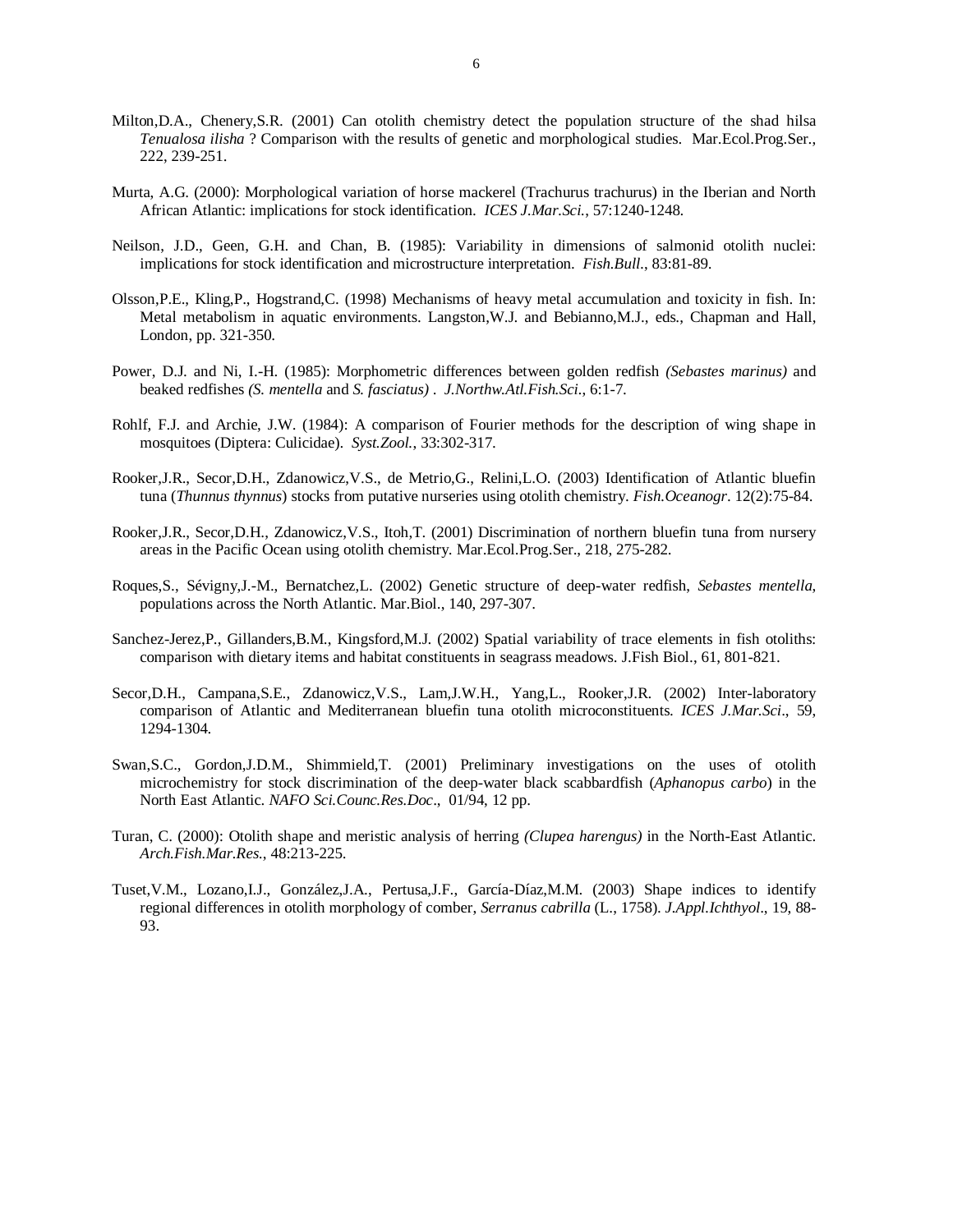|                    |           | Number of samples |             |  |
|--------------------|-----------|-------------------|-------------|--|
| Area               | Area code | S. marinus        | S. mentella |  |
| Davis Strait       |           |                   | 14          |  |
| Labrador Sea       | 8         |                   | 2           |  |
| Flemish Cap        |           | 18                | 13          |  |
| West Greenland     | 10        | 33                | 13          |  |
| East Greenland     | 3         | 48                | 73          |  |
| Irminger Sea       | 6         |                   | 318         |  |
| Iceland            |           | 88                | 106         |  |
| Faroe Islands      |           |                   | 51          |  |
| Spitzbergen        | Q         |                   | 61          |  |
| <b>Barents</b> Sea |           | 15                | 25          |  |
| Total              |           | 202               | 676         |  |

Table 1. Redfish otolith samples (from fish measuring 30-40 cm in total length) used in preliminary study on geographical variation of otolith shapes

Table 2. Otolith length (mm) to otolith weight (mm) relationship for *S. marinus* (n=407) and *S. mentella* (n=1648) from different areas. a and b values of the exponential regressions ( $y = a * e^{bx}$ ).

| Area                  | S. marinus |       | S. mentella |          |
|-----------------------|------------|-------|-------------|----------|
|                       | a          | b     | a           | b        |
| Davis Strait          |            |       | 8.764       | 0.251    |
| Labrador Sea          |            |       | 13.433      | 0.215    |
| Flemish Cap           | 10.021     | 0.223 | 9.926       | 0.234    |
| West Greenland        | 16.885     | 0.180 | 17.593      | 0.186    |
| <b>East Greenland</b> | 11.934     | 0.204 | 14.233      | 0.200    |
| Irminger Sea          |            |       | $19.726*$   | $0.184*$ |
| <b>Iceland</b>        | 15.605     | 0.185 | 20.197      | 0.178    |
| Faroe Islands         |            |       | 31.944*     | $0.151*$ |
| Spitzbergen           |            |       | 21.178      | 0.180    |
| <b>Barents</b> Sea    | 7.378      | 0.259 | 7.168       | 0.267    |
| All                   | 11.625     | 0.208 | 13.686      | 0.206    |

\* juvenile fish (TL <20 cm) missing from regression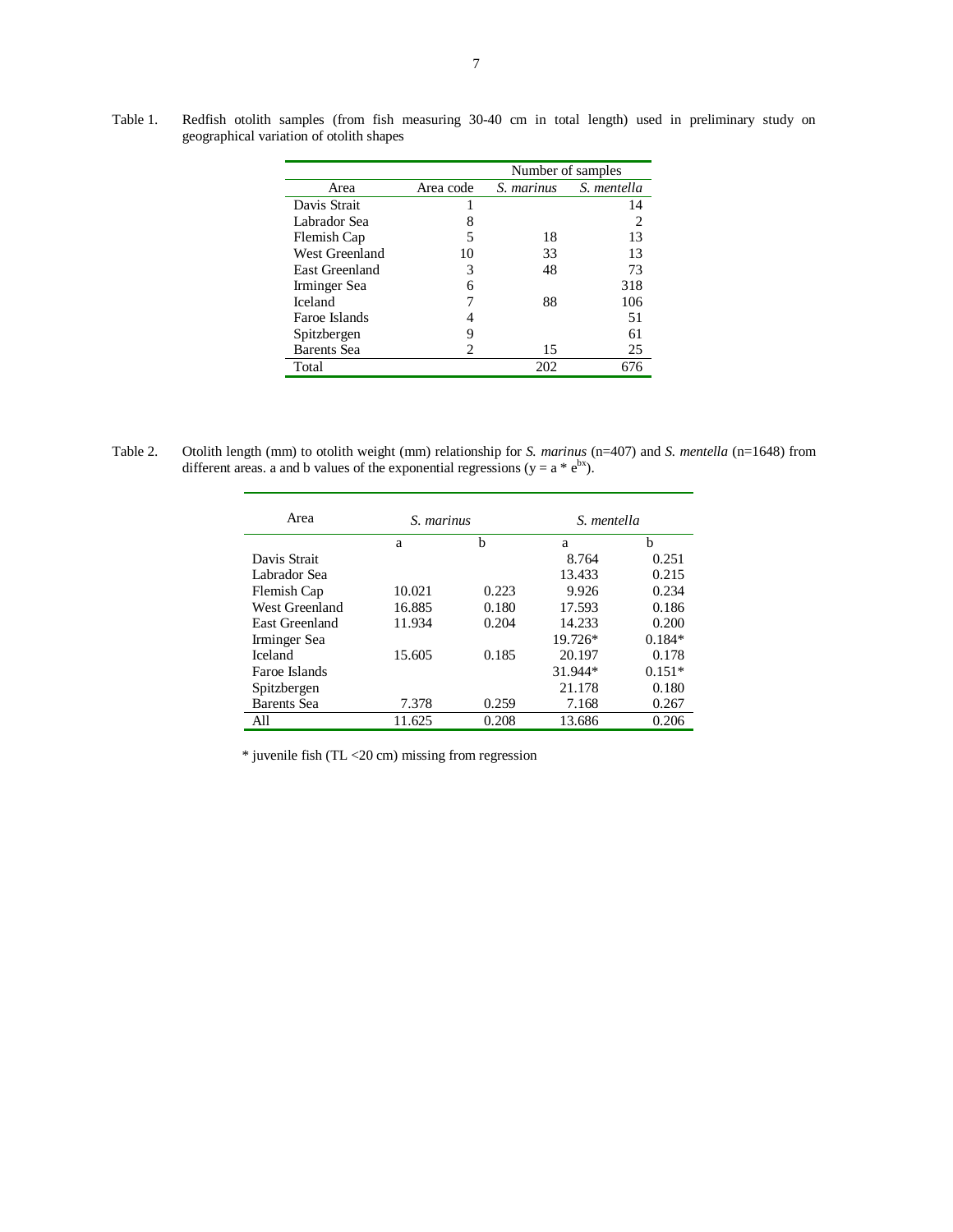

Fig. 1. Discriminant analysis function scores for *S. marinus* otolith samples from different areas in the North Atlantic, based on Fourier descriptors of the first 10 harmonics. The first two discriminant axes capture 72.2% of the observed variation. The 95% confidence ellipses are centred around the sample centroids.



Fig. 2. Discriminant analysis function scores for *S. mentella* otolith samples from different areas in the North Atlantic, based on Fourier descriptors of the first 10 harmonics. The first two discriminant axes capture 67.7% of the observed variation. The 95% confidence ellipses are centred around the sample centroids. For area codes, see Table 2.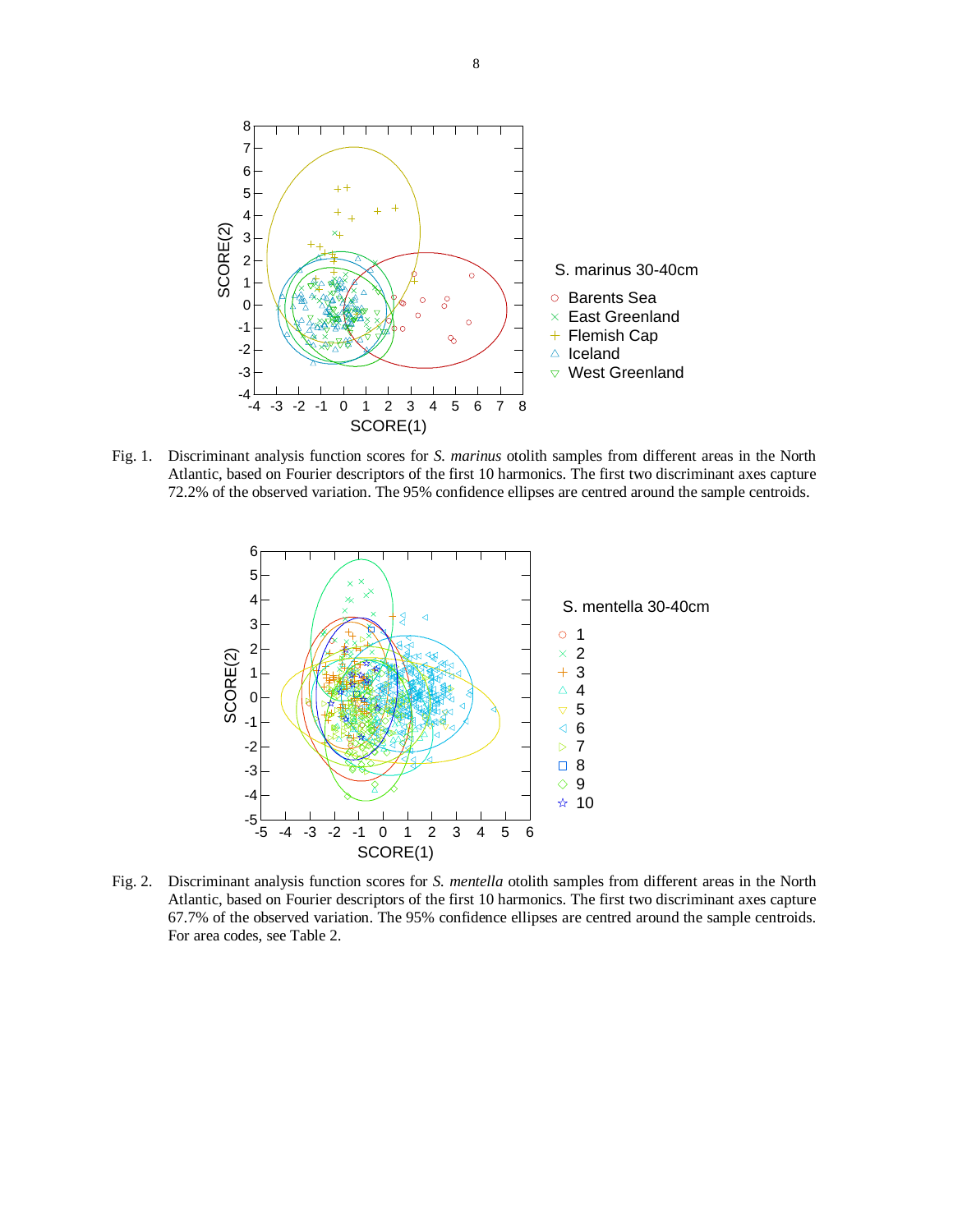

Fig. 3. Mean concentrations (+ standard deviation) of 9 elements determined in *S. mentella* otoliths from 7 different regions in the North Atlantic.